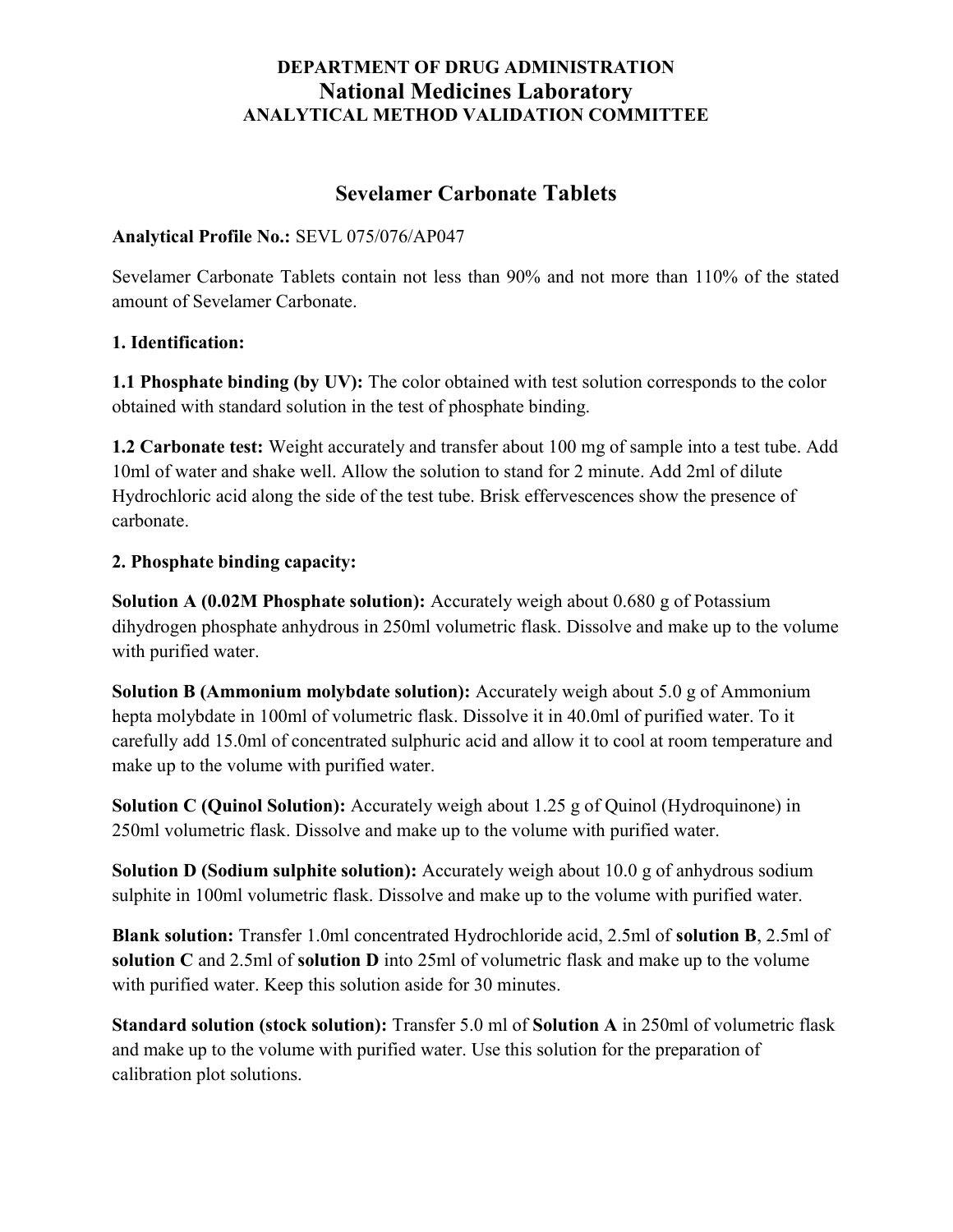### Solution for calibration plots:

Solution 1 (3.2 X 10<sup>-5</sup> mole): Transfer 2.0ml of stock solution into 25ml volumetric flask. Add to it 1.0ml concentrated hydrochloric acid, 2.5ml of solution B, 2.5ml of solution C and 2.5ml of solution D and make up to the volume with purified water. Keep this solution aside for 30 minutes. After 30 minutes measure the absorbance of resulting solution at 800nm against blank solution.

Solution 2 (6.4  $X$  10<sup>-5</sup> mole): Transfer 4.0ml of stock solution into 25ml volumetric flask. Add to it 1.0ml concentrated hydrochloric acid, 2.5ml of solution B, 2.5ml of solution C and 2.5ml of solution D and make up to the volume with purified water. Keep this solution aside for 30 minutes. After 30 minutes measure the absorbance of resulting solution at 800nm against blank solution.

Solution 3 (9.6 X 10<sup>-5</sup> mole): Transfer 6.0ml of stock solution into 25ml volumetric flask. Add to it 1.0ml concentrated hydrochloric acid, 2.5ml of solution B, 2.5ml of solution C and 2.5ml of solution D and make up to the volume with purified water. Keep this solution aside for 30 minutes. After 30 minutes measure the absorbance of resulting solution at 800nm against blank solution.

Solution 4 (12.8 X 10<sup>-5</sup> mole): Transfer 8.0ml of stock solution into 25ml volumetric flask. Add to it 1.0ml concentrated hydrochloric acid, 2.5ml of solution B, 2.5ml of solution C and 2.5ml of solution D and make up to the volume with purified water. Keep this solution aside for 30 minutes. After 30 minutes measure the absorbance of resulting solution at 800nm against blank solution.

Solution 5 (16.0 X  $10^{-5}$  mole): Transfer 10.0ml of stock solution into 25ml volumetric flask. Add to it 1.0ml concentrated hydrochloric acid, 2.5ml of solution B, 2.5ml of solution C and 2.5ml of solution D and make up to the volume with purified water. Keep this solution aside for 30 minutes. After 30 minutes measure the absorbance of resulting solution at 800nm against blank solution.

Test Preparation: Accurately weigh about 100 mg eq. of sample in 250ml stoppered conical flask, to it add 50.0ml of solution A (0.02M Phosphate Solution), adjust the pH of this solution to 7.0 by using dilute sodium hydroxide. Stir the solution vigorously for about 3 hours. After 3 hours check the pH of solution, if it is dropped or increased then adjust it to 7.0 by using dilute sodium hydroxide or dilute hydroxide acid. Filter the solution through whatman filter paper.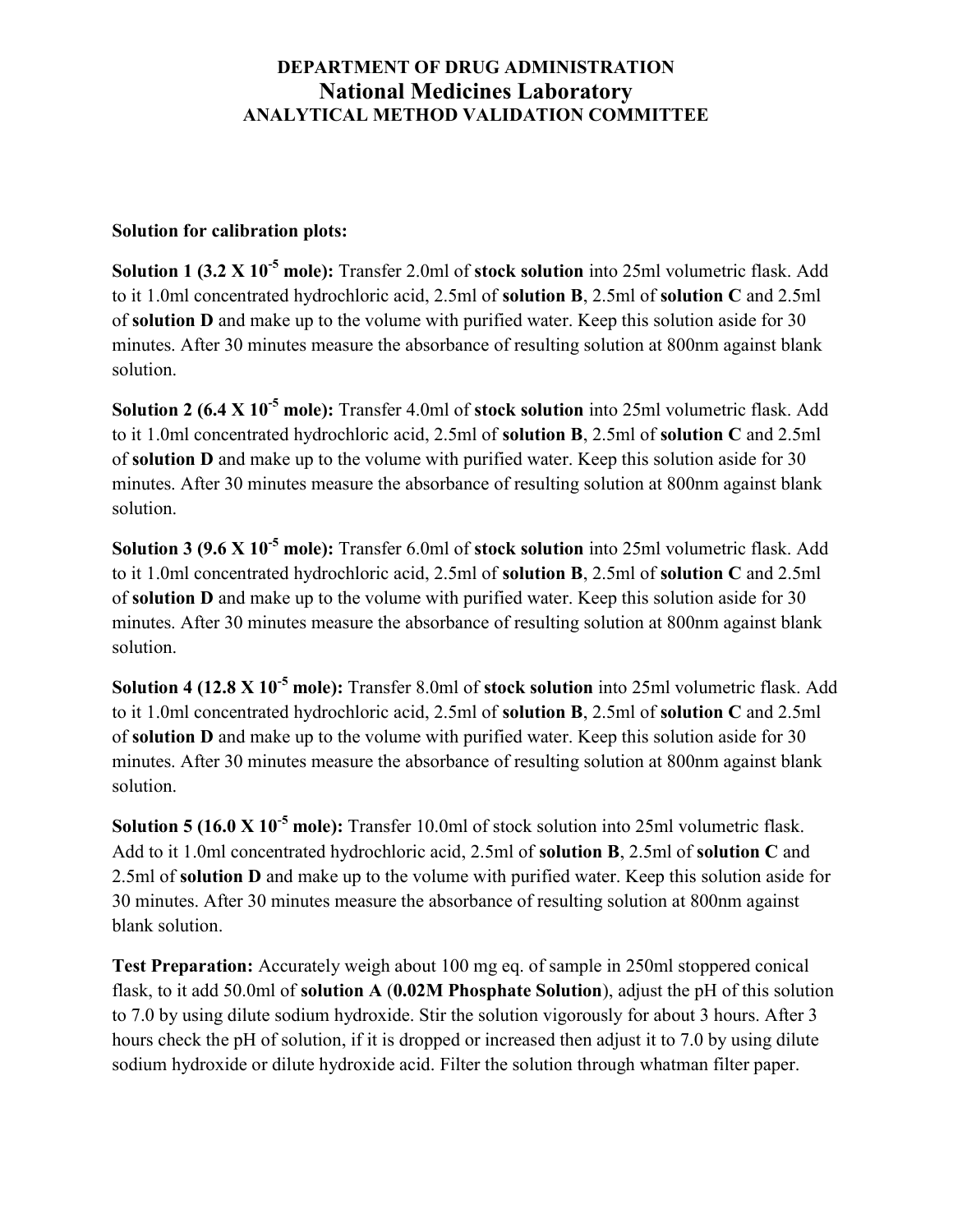Transfer 10.0ml of this filtrate to 250ml of volumetric flask, make up the volume with purified water. (This is sample stock solution for color development).

Pipette out 10.0ml of sample stock solution in to 25ml of volumetric flask, to it add 1.0ml of concentrated hydrochloric acid, 2.5ml solution B, 2.5ml of solution C and 2.5ml of solution D and make up to the volume with purified water. Keep this solution aside for 30 minutes. After 30 minutes measure the absorbance of resulting solution at 800 nm against blank solution.

### Calibration plot:

Plot the graph of concentration of phosphate (X-axis) against the absorbance at 800 nm (Y-axis). Draw the straight line.

### Calculations:

Take 0.68 gm of potassium dihydrogen orthophosphate and dilute it to 250.0ml (i.e; 0.02M solution A), from this transfer 50.0ml solutions for analysis.

50ml of 0.02M of solution  $A = 0.095$  gm of PO<sub>4</sub> (I)

One mole KH2PO4 = 1 mole of PO4

136.1 gm of KH2PO4 = 95 gm of PO4

**Sample dilution** =  $\frac{0.1 (Eq. sample weight)}{50}$  $\frac{mple\ weight)}{50}\ \mathcal{X}\frac{10}{250}$  $\frac{10}{250} \chi \frac{10}{25}$ ଶହ

Find out the molar phosphate concentration from the graph and calculate the total phosphate content in filtrate by following equation

Phosphate value derived from the plot  $=$  (Sample Absorbance + Intercept)/Slope

### Molar phosphate PO4 concentration in filtrate (J)

= Phosphate concentration derived from the plot  $x 25 x 2.5$ 

Where, 25 and 2.5 are the dilution factor shown in sample dilution

Find out the gm PO4 (phosphate) in filtrate by the following equation.

50 ml 0.02M of **solution**  $A = 0.095$  gm of PO4

K (in gm) =  $(0.095 \times J)/0.02$ 

PO4 bound to sample in gram  $(L) = (I) - (K)$